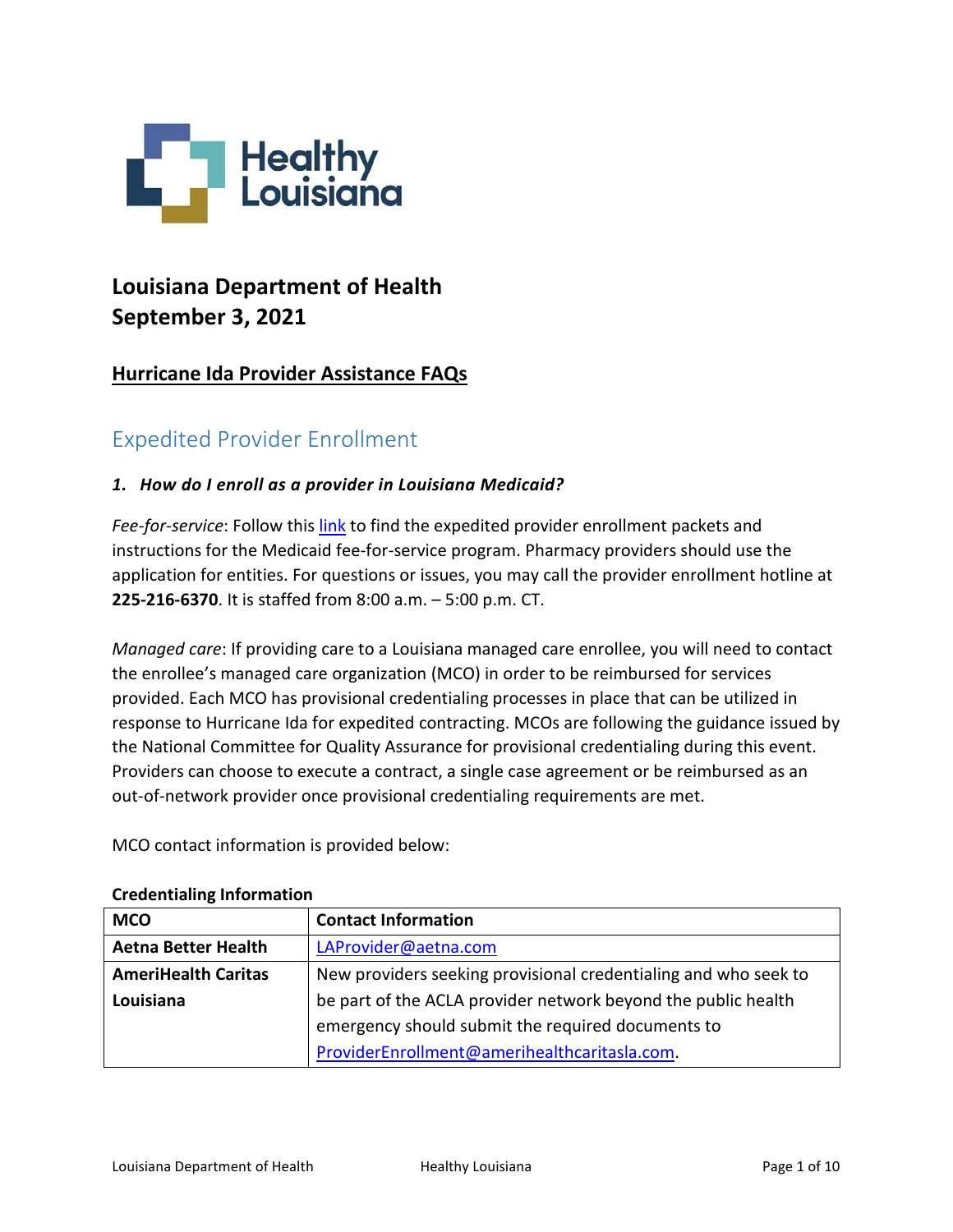|                         | Practitioners who do not seek to be part of the ACLA provider        |  |  |
|-------------------------|----------------------------------------------------------------------|--|--|
|                         | network/practice following the public health emergency, and are      |  |  |
|                         | providing care to members/patients as part of a federal, state or    |  |  |
|                         | local government emergency response team should submit               |  |  |
|                         | a non-participating provider form to                                 |  |  |
|                         | network@amerihealthcaritasla.com.                                    |  |  |
| <b>Healthy Blue</b>     | LAinterPR@HealthyBlueLA.com                                          |  |  |
| Louisiana Healthcare    | In order to apply for provisional credentialing, please complete the |  |  |
| <b>Connections</b>      | standard credentialing packet and label the top as "Provisional      |  |  |
|                         | <b>Credentialing Request."</b>                                       |  |  |
|                         | Submit completed packets to                                          |  |  |
|                         | LHC Provider Credent@Centene.com.                                    |  |  |
|                         | If you have questions regarding the provisional credentialing        |  |  |
|                         | process please contact Adam Frugé at                                 |  |  |
|                         | AFRUGE@LOUISIANAHEALTHCONNECT.COM.                                   |  |  |
| <b>UnitedHealthcare</b> | 1. Submit a completed and signed application and attestation         |  |  |
|                         | through CAQH ProView®Opens in a new window or a state-               |  |  |
|                         | mandated application. Please be sure to select UnitedHealthcare as   |  |  |
|                         | an approved health plan.                                             |  |  |
|                         | 2. Submit a request for participation to UnitedHealthcare so we can  |  |  |
|                         | start the provisional credentialing process. You can submit your     |  |  |
|                         | request for participation in one of two ways:                        |  |  |
|                         | Call 877-842-3210 and enter the practitioner's tax                   |  |  |
|                         | identification number (TIN). Then, select Credentialing >            |  |  |
|                         | Medical > Join the Network.                                          |  |  |
|                         | Email swproviderservices@uhc.com. Include the practitioner's         |  |  |
|                         | full name, National Provider Identifier (NPI) number, TIN,           |  |  |
|                         | CAQH ID and a brief description of the request.                      |  |  |

### *2. Does the expedited enrollment process apply for methadone providers?*

Yes, since methadone as medication assisted treatment is a Medicaid-covered service in Louisiana, methadone providers can use the same expedited application process provided in question 1 for non-pharmacy providers depending on the state of residency of the patient being treated. For Texas providers treating Louisiana residents, the Texas methadone provider should use the enrollment process outlined in question 1 above based on whether the enrollee is in fee-for-service or managed care.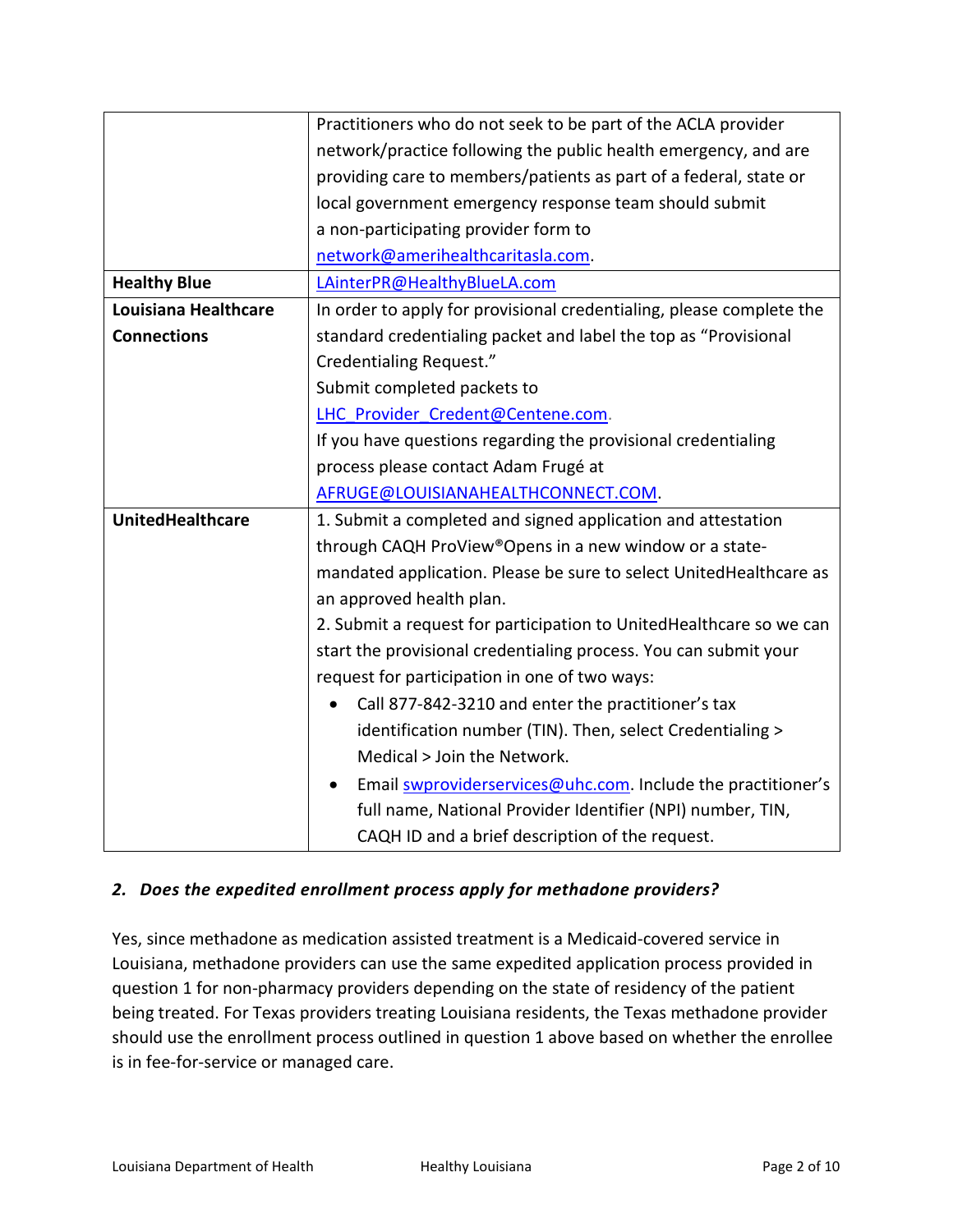Upon enrollment, methadone providers should bill either fee-for-service or managed care based on the recipient's enrollment.

## *3. How can providers who are not enrolled with Medicaid or contracted with a Medicaid MCO fill prescriptions for enrollees who have been evacuated to shelters and hotels?*

If a prescriber and pharmacy filling the prescription are not enrolled with Medicaid fee-forservice (FFS) or a Medicaid MCO, the claim will deny. The prescriber and pharmacy must apply for expedited provider enrollment/provisional credentialing so that claims can process properly. The provider should use the enrollment process outlined in question 1 above based on whether the enrollee is in fee-for-service or managed care.

### *4. What is the protocol for pharmacy overrides for prescription replacement?*

The early refill and prior authorization edits have been changed from a denial edit to an educational edit for Fee for Service (FFS) and the managed care organizations (MCOs) pharmacy claims in parishes with mandatory evacuations, whether parish-wide or partial. Pharmacists can use their professional judgement with existing overrides and documentation in other affected areas.

| <b>Healthcare Provider</b>       | <b>Pharmacy Help Desk</b>    | <b>Pharmacy Help Desk</b> |
|----------------------------------|------------------------------|---------------------------|
|                                  |                              | <b>Phone Number</b>       |
| Aetna                            | <b>CVS Health</b>            | (855) 364-2977            |
| <b>AmeriHealth Caritas</b>       | PerformRx                    | (800) 684-5502            |
| Fee-for-Service                  | <b>Gainwell Technologies</b> | (800) 648-0790            |
| <b>Healthy Blue</b>              | <b>CVS</b>                   | (833) 236-6194            |
| Louisiana Healthcare Connections | <b>CVS Caremark</b>          | (800) 311-0543            |
| UnitedHealthcare                 | Optum Rx                     | (866) 328-3108            |

Please reach out to the help desks or pharmacy staff if you need assistance.

# Out of State and Other Billing Processes

### *5. What information should Texas providers collect from Louisiana evacuees in order to bill Louisiana Medicaid?*

For Medicaid recipients in managed care, providers should call the member's MCO to coordinate services and ensure proper billing. The MCOs will pay according to the arrangement reached with the provider (contract, single case agreement, or of out of network). To contact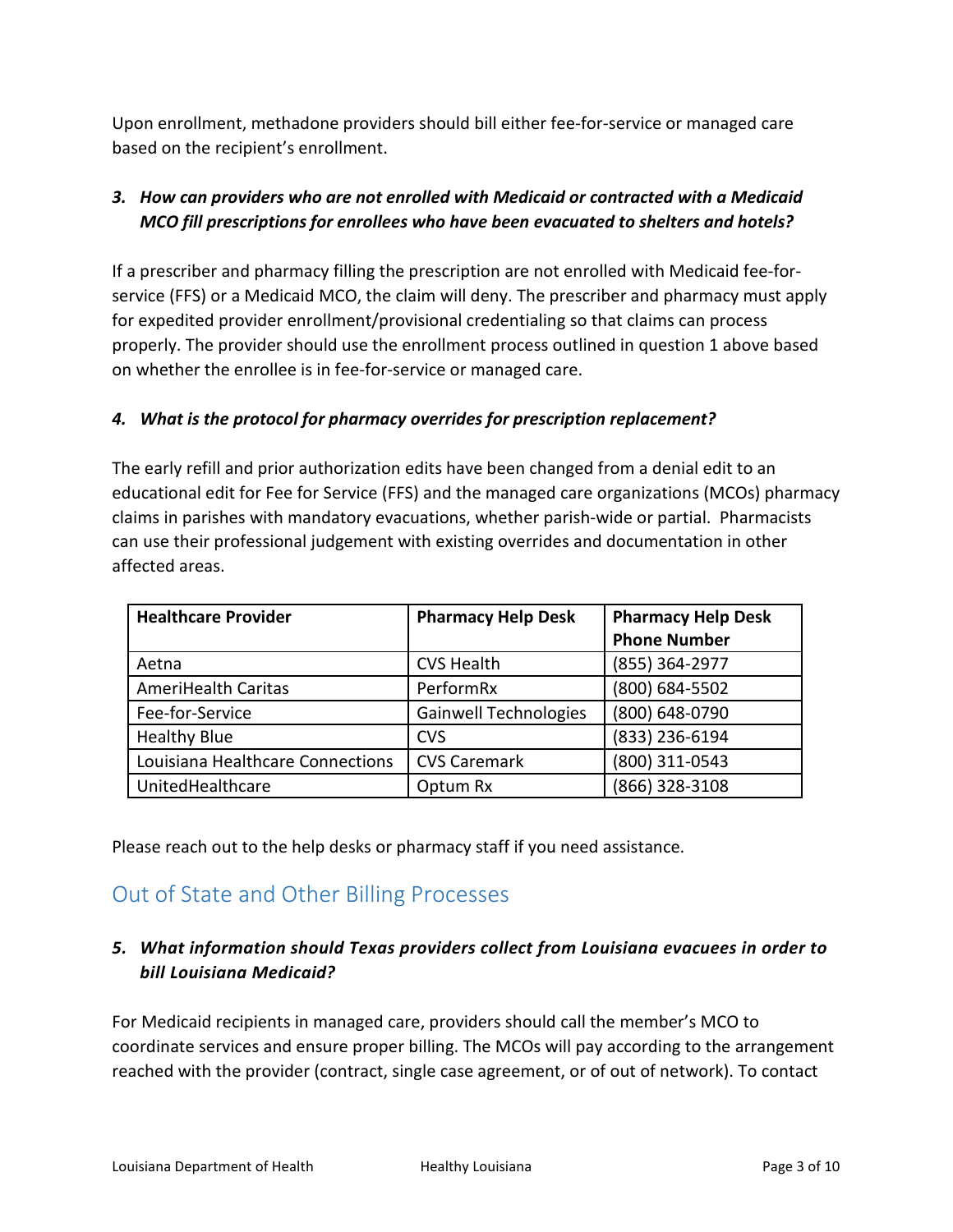the MCOs regarding benefits/services, use the MCO call center contact information [here.](https://ldh.la.gov/index.cfm/page/1065) For contacts and information on contracting, see question 1.

For managed care paper claims, follow the MCO guidance and use the following addresses:

Aetna Better Health of Louisiana P.O. Box 61808 Phoenix, AZ 85082-1808

AmeriHealth Caritas Louisiana Claims Processing Department P.O. Box 7322 London, KY 40742

Healthy Blue Louisiana Claims P.O. Box 61010 Virginia Beach, VA 23466-1010

Louisiana Healthcare Connections Attn: Claims P.O. Box 4040 Farmington, MO 63640-3826

UnitedHealthcare Community Plan P.O. Box 31341 Salt Lake City, UT 84131-0341

For fee-for-service recipients, you can sign up to submit claims electronically by following guidance from Gainwell published [here.](https://www.lamedicaid.com/Provweb1/billing_information/EMC.htm) For paper claims, follow CMS-1500 [instructions](https://www.lamedicaid.com/Provweb1/billing_information/CMS_1500.htm) and UB-04 [instructions.](https://www.lamedicaid.com/Provweb1/billing_information/ub04instructions.htm) For billing questions, you should contact the Gainwell Provider Relations Department, which is available to help providers with all of their billing and training questions. To contact the Provider Relations Department, call **800-473-2783 or 225-924-5040.**

### *6. How should Louisiana Medicaid enrolled nursing facilities treat out of state transfers/evacuees seeking admission and vice versa?*

Nursing facilities should first refer to the **published memorandum** regarding licensed bed capacity during the declared event for Hurricane Ida and all admissions and eligibility guidance posted **[here](https://ldh.la.gov/assets/docs/BayouHealth/Informational_Bulletins/2021/21-17/NFadmissionsprocesses8.28.21.pdf)**. Below are scenarios for which nursing facilities may be receiving evacuees and expectations for billing. These examples assume the evacuee is from Louisiana and transferring to a Texas nursing facility. In the opposite scenario of a Texas evacuee transferring to a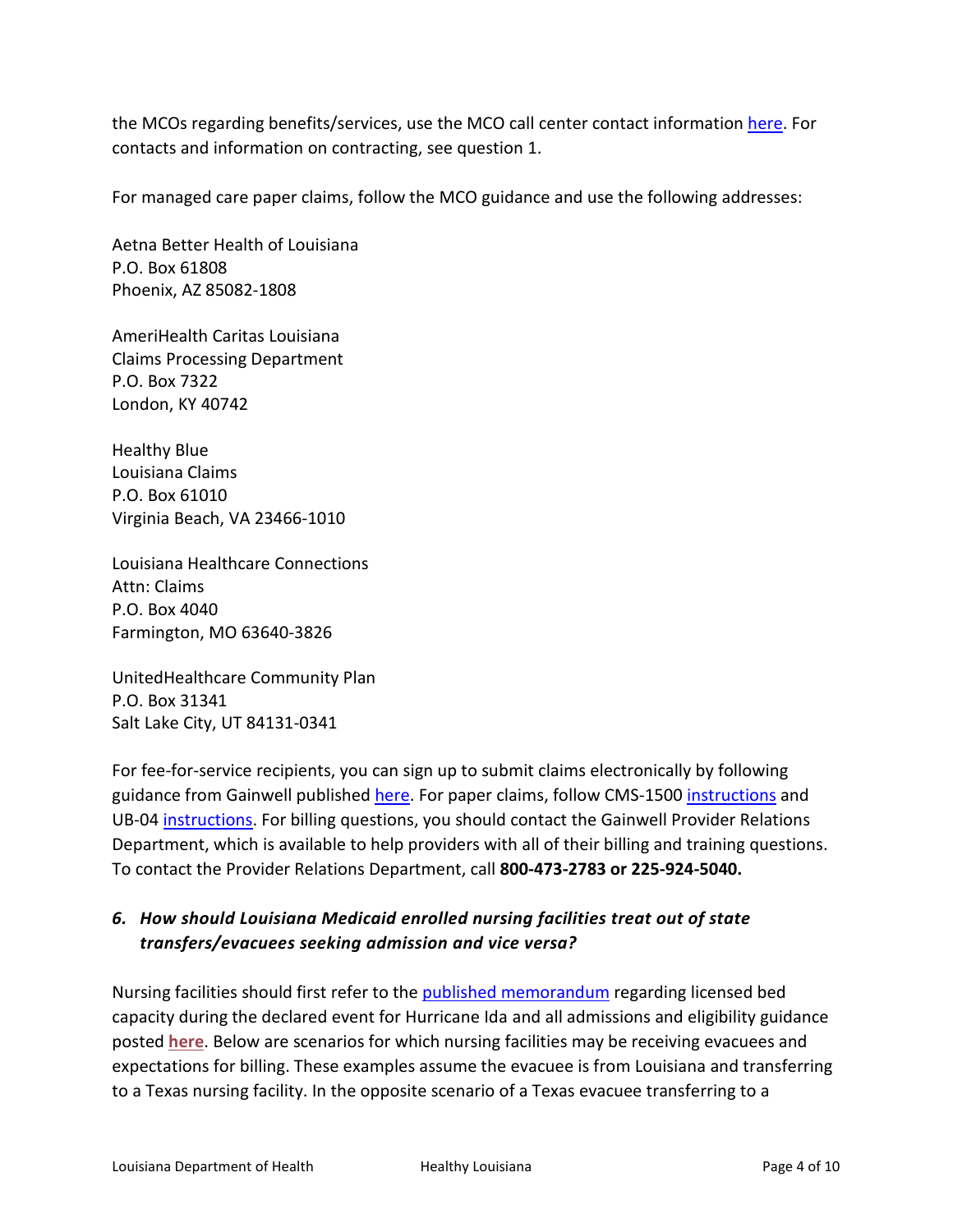Louisiana nursing facility, the same guidance applies by switching the state names in the scenarios below.

Scenario 1: Louisiana evacuating nursing facility transfers residents to Texas host/receiving nursing facility:

- **1.1** A Louisiana evacuating nursing facility may temporarily transfer nursing home residents to a Texas host nursing facility for up to thirty (30) days under the following provisions:
	- a. There is a written transfer agreement/contract between the evacuating nursing facility and the host/receiving nursing facility, wherein payment/reimbursement to the Texas host nursing facility is arranged;
	- b. The individual is transferred with documentation of a complete and valid Preadmission Screening and Resident Review (PASRR);
	- c. The Louisiana evacuating nursing facility bills Louisiana Medicaid up to 30 days;
	- d. The host/receiving nursing facility has sufficient licensed and certified bed capacity for the resident or the host/receiving nursing facility has received departmental and/or CMS approval to exceed the licensed and certified bed capacity for a specified period; and
	- e. The host/receiving nursing facility is subject to surveys by the Texas Department of Health and Human Services, encompassing all residents sheltered or admitted to the host/receiving nursing facility and all staff/personnel working at the host/receiving nursing facility.

**1.2** Should the placement/stay exceed longer than thirty (30) days, then the following shall occur:

- a. The Louisiana evacuating nursing facility must discharge the resident;
- b. The Texas host nursing facility enrolls in Louisiana Medicaid, via the expedited enrollment process (See question 1);
- c. The Texas host nursing facility admits (via temporary admission) the evacuated resident, subject to licensed and certified bed capacity; and
- d. The Texas host nursing facility is subject to the regular survey processes.

**1.3** Should there be no written transfer agreement/contract between the evacuating nursing facility and the host/receiving nursing facility, then the following shall occur: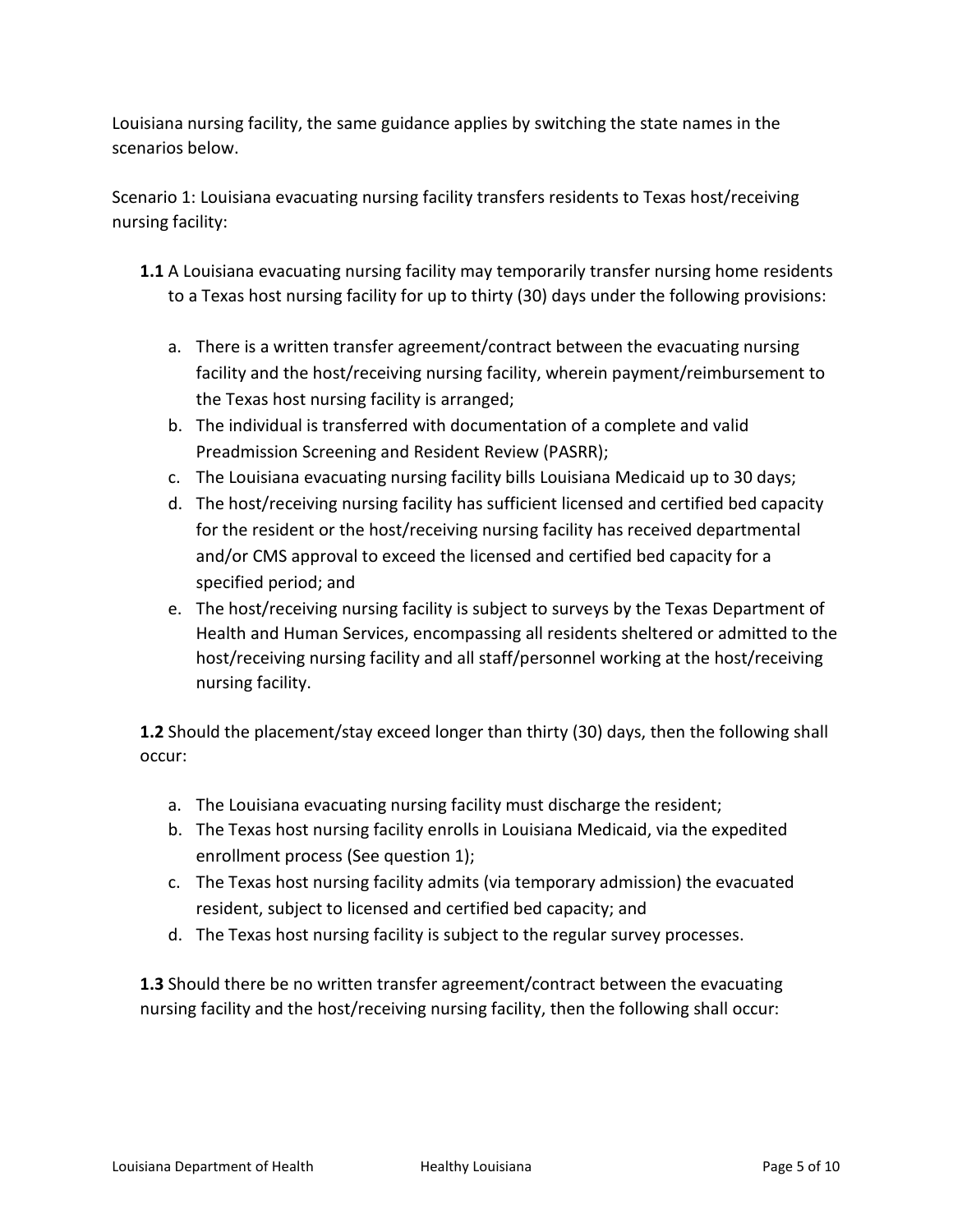- a. The Louisiana evacuating nursing facility must discharge the resident, and submit Provider Form [1](#page-5-0)48 Discharge (form and instructions posted in footnote below)<sup>1</sup>;
- b. The Texas host nursing facility enrolls in Louisiana Medicaid, via expedited enrollment process (see question 1);
- c. The Texas host nursing facility admits (via temporary admission) the evacuated resident, subject to licensed and certified bed capacity (or properly approved exception/extension), and submits Provider Form 148 Admission (form and instructions posted in footnote below)<sup>[2](#page-5-1)</sup>;
- d. The individual is transferred with documentation of a complete and valid PASRR; and
- e. The Texas host nursing facility is subject to the regular survey processes.

Scenario 2: Louisiana Medicaid eligible evacuee (general community/shelter evacuee) needs services in/admission to a Texas nursing home:

**2.1** If a Louisiana evacuee with Louisiana Medicaid coverage requests services from/placement in a Texas nursing home, the following steps shall be taken:

- a. The Texas nursing facility enrolls in Louisiana Medicaid (via expedited enrollment process  $-$  see question 1);
- b. The Texas nursing facility follows Texas level of care and nursing home admissions process, including PASRR process; NOTE: For Texas evacuees seeking admission into a Louisiana nursing facility, a PASRR Level I must be completed for all evacuees. However, the PASRR Level II is waived for 30 days from the date of admission.
- c. The Texas nursing facility admits the evacuee, subject to licensed and certified bed capacity (or properly approved exception/extension), and submits Provider Form 148 Admission (form and instructions posted in footnote below)<sup>[3](#page-5-2)</sup>;
- d. Texas nursing facility bills Louisiana Medicaid; and
- e. The Texas nursing facility is subject to regular survey process.

<span id="page-5-0"></span> <sup>1</sup> The 148 Discharge form can be found at<https://ldh.la.gov/index.cfm/page/2807> and should be submitted through the Provider Portal. Instructions on using the Provider Portal are at [https://ldh.la.gov/assets/HealthyLa/LaMEDS\\_UserGuide.pdf.](https://ldh.la.gov/assets/HealthyLa/LaMEDS_UserGuide.pdf)

<span id="page-5-1"></span><sup>&</sup>lt;sup>2</sup> The 148 Admission form can be found a[t https://ldh.la.gov/index.cfm/page/2807](https://ldh.la.gov/index.cfm/page/2807) and should be submitted through the Provider Portal. Instructions on using the Provider Portal are at [https://ldh.la.gov/assets/HealthyLa/LaMEDS\\_UserGuide.pdf.](https://ldh.la.gov/assets/HealthyLa/LaMEDS_UserGuide.pdf)

<span id="page-5-2"></span><sup>&</sup>lt;sup>3</sup>The 148 Admission form can be found at<https://ldh.la.gov/index.cfm/page/2807> and should be submitted through the Provider Portal. Instructions on using the Provider Portal are at [https://ldh.la.gov/assets/HealthyLa/LaMEDS\\_UserGuide.pdf.](https://ldh.la.gov/assets/HealthyLa/LaMEDS_UserGuide.pdf)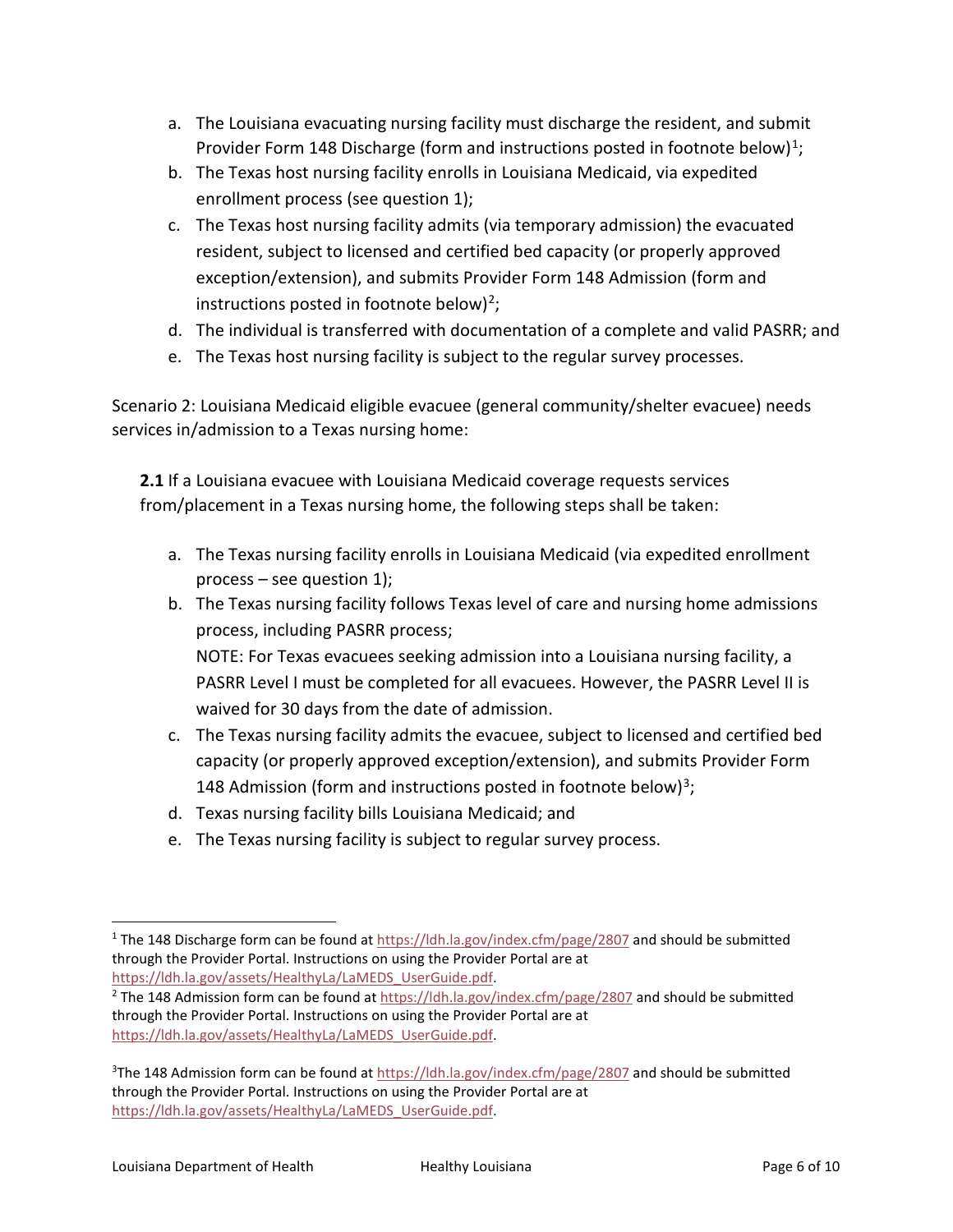**2.2** If an evacuee without Medicaid coverage requests services from/placement in a nursing facility of another/host state, the host nursing facility follows the host state's level of care and nursing home admissions process, including the PASRR Level I, which is required, however, the PASRR level II evaluation is waived for 30 days from the date of admission. As a resident of the evacuating state, the evacuating state is the payor. Medicaid financial eligibility for the payor state's Medicaid program will be determined according to the payor state's application procedures.

In Texas, the five STAR+PLUS MCOs, which provide nursing facility and community-based services in addition to acute care services for Texas Medicaid recipients, are Amerigroup, Cigna, Molina, Superior and United Health Care. In Louisiana, all nursing facility services, except for behavioral health treatment, are in fee-for-service.

## *7. What are expectations or directions for provision of home and community-based service providers?*

If an evacuee [who has been receiving home and community-based services (HCBS) in their home state] needs HCBS in the host state where they have evacuated, and such evacuee brings their direct care worker when evacuating, then the home state provider continues to provide the services through the direct care worker and bills the recipient's home state Medicaid program. The home state HCBS provider should contact the host state's licensing and certification department to obtain and ensure compliance with any licensing and certification rules of the host state.

If an evacuee (who has been receiving HCBS in their home state) needs HCBS in their host state where they have evacuated, and such evacuee does NOT bring their direct care worker when evacuating, then the evacuee shall select an HCBS provider of the host state; such provider shall enroll with the home state's Medicaid program and shall bill the home state Medicaid program (the Medicaid program in which the evacuee is enrolled with) for such services provided. The host state HCBS provider will be subject to host state licensing rules and the Direct Service Worker rules.

Please note that this temporary allowance of services will expire on September 30, 2021.

### *8. How should providers handle requests for lost durable medical equipment?*

Enrollees in one of the parishes with a mandatory evacuation order, who are in need of replacement durable medical equipment (DME) or supplies previously approved by the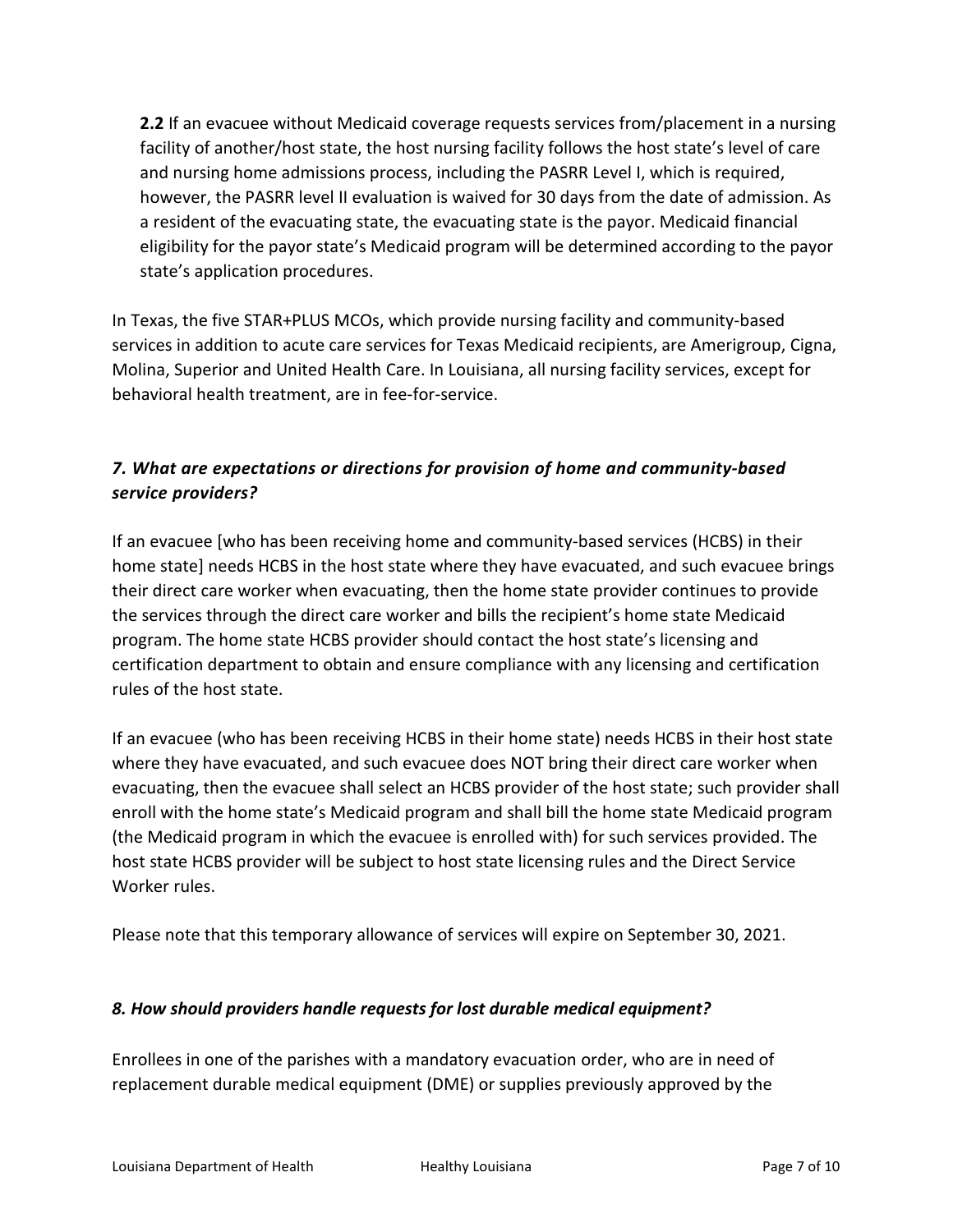Louisiana MCO, may contact any durable medical equipment provider contracted with the MCO to obtain a replacement. Enrollees are not required to have a new prescription and medical documentation for the replacement equipment or supplies. Guidance to MCOs is posted [here.](https://ldh.la.gov/assets/docs/BayouHealth/Informational_Bulletins/2021/21-17/IB21-17_revised_8.27.21.pdf)

## *9. How should providers handle prior authorizations for home health, rehabilitation and Pediatric Day Health Care services?*

Enrollees who were approved to receive home health services, rehabilitation, pediatric day health care or personal care services from a provider in a parish with a mandatory evacuation that is no longer in business or unable to provide the approved services may obtain the approved services from a new provider of their choice. The provider must be enrolled in Medicaid or contracted with an MCO. The provider should contact the MCO about cancelation of the original authorization and issuance of a new authorization, if applicable.

All other prior authorization requests shall continue to be subject to the applicable requirements to establish medical necessity. Guidance to MCOs is posted [here.](https://ldh.la.gov/assets/docs/BayouHealth/Informational_Bulletins/2021/21-17/IB21-17_revised_8.27.21.pdf)

# Eligibility Verification

# *10. How can other state providers verify a client is eligible for Louisiana Medicaid?*  Louisiana has created a temporary login in our eMEVS systems for out-of-state providers serving Louisiana Medicaid enrollees to verify their eligibility and confirm whether they are fee-for-service or managed care enrollees. A sample of an eMEVS lookup screen is located [here.](https://ldh.la.gov/assets/docs/BayouHealth/e-MEVS.pdf)

To login, providers can access eMEVS directly by following the link [here,](https://www.lamedicaid.com/account/login.aspx) or alternatively, providers can go to [www.lamedicaid.com,](http://www.lamedicaid.com/) then click the link for Provider Tools, then Provider Login on the left side menu bar.

- 1. Enter your Provider ID: 1209996
- 2. Enter Login ID = LDHtemp1
- 3. Enter Password = Idastorm $2021*$

There are two temporary IDs available for use in case of a lock out. More than one provider can use a single ID at a given time.

#### **ProviderID Logon** Password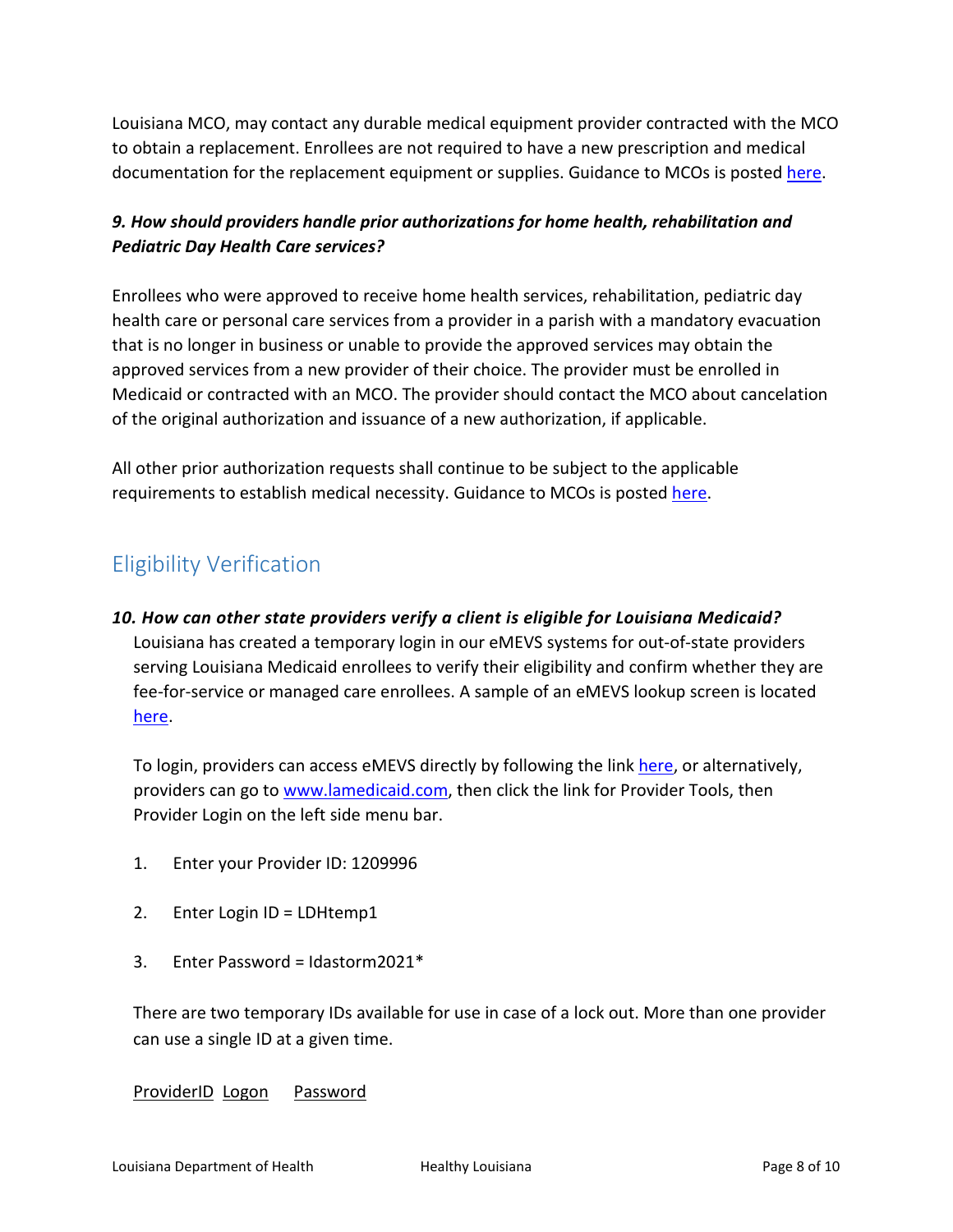```
1209996 LDHtemp1 Idastorm2021*
```
1209996 LDHtemp4 Idastorm2021\*

eMEVs will allow you access to verify recipient eligibility one day at a time. For instance, to determine a recipient's eligibility on August 31, 2021, enter 8/31/2021 in PLAN DATE. For more instructions on how to navigate to eMEVS, click [here.](https://ldh.la.gov/assets/docs/BayouHealth/Informational_Bulletins/2021/21-17/InstructionsAccessing.eMEVS.pdf) For the eMEVS user manual, click [here.](https://ldh.la.gov/assets/medicaid/laura/MEVSHelp.pdf)

For troubleshooting or additional assistance, please call Gainwell Technologies **Technical Support Desk at 1-877-598-8753**, Monday – Friday 8:00 a.m. – 5:00 p.m. CT or request support by e-mailing [lasupport@dxc.com.](mailto:lasupport@dxc.com)

# Provider Relations

### *12. How can other state providers get assistance from Louisiana Medicaid if needed?*

For additional guidance, please contact the provider relations support lines at the managed care organization for the Louisiana Medicaid enrollee. Contact information for each MCO for medical and behavioral health providers is located [here.](https://ldh.la.gov/index.cfm/page/1065) If you cannot obtain the information you need, you may escalate your request to [ProviderRelations@la.gov.](mailto:ProviderRelations@la.gov)

For fee-for-service inquiries, the Gainwell Provider Relations Department is available to help providers with all of their billing and training questions. To contact the Provider Relations Department, call **800-473-2783 or 225-924-5040**.

For pharmacy provider inquiries for managed care recipients, please use the following information:

## **Aetna**

- Aetna Member with Issues Have the Member Call Member Services 1-855-242-0802
- Claims/Billing Issues Call CVS Health  $-1-855-364-2977$
- Pharmacy Billing Information
	- o BIN: 610591
	- o PCN: ADV
	- o Group: RX8834

## **AmeriHealth Caritas**

• AmeriHealth Caritas Member with Issues – Have the Member Call Perform Rx Member Services ̶ 1-866-452-1040